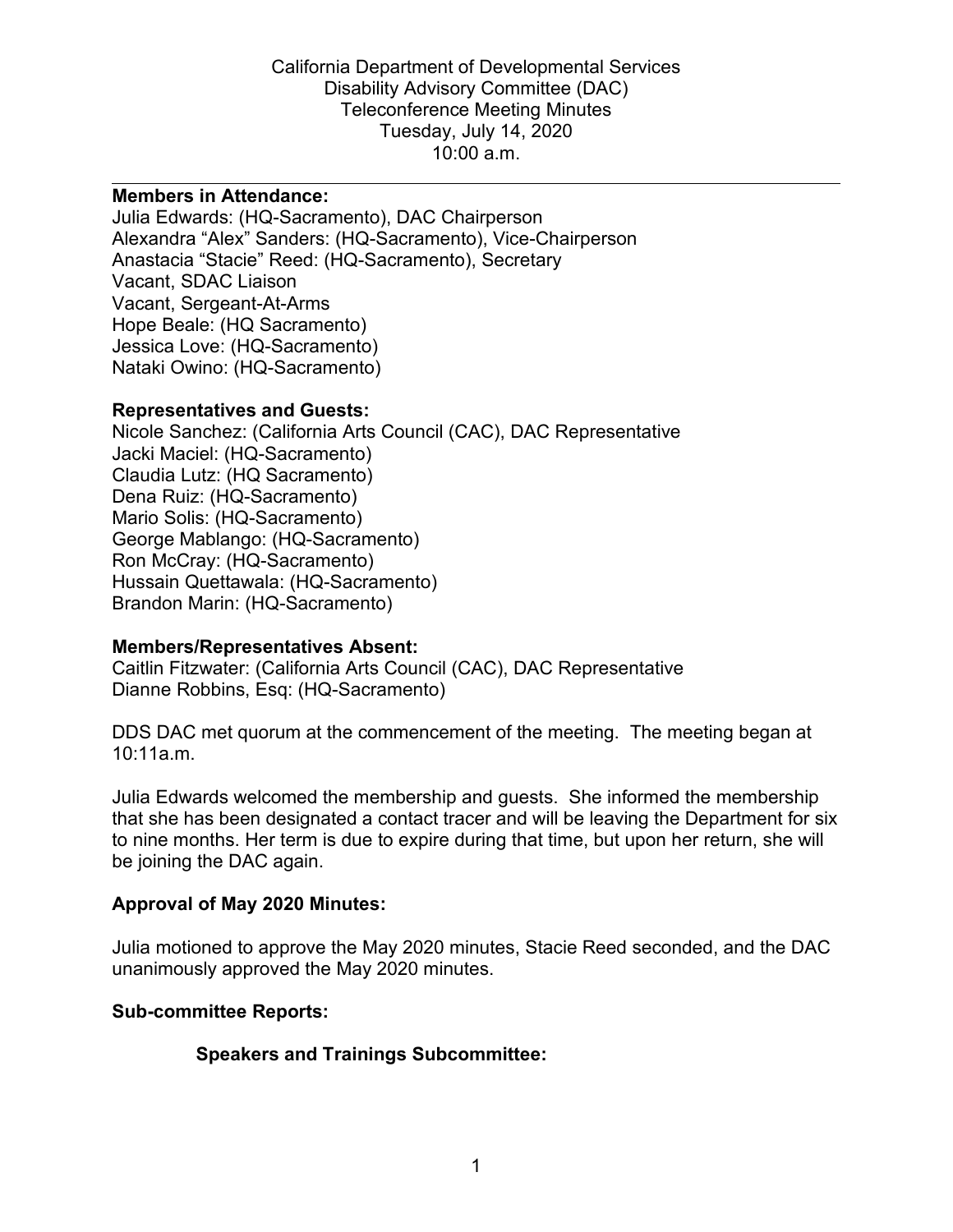- Julia indicated Nadine Burke Harris', California Surgeon General, speaking engagement on Trauma Informed Care is still on hold due to COVID-19 restrictions. The Director's Office has requested information from the DAC regarding the "top 5" items about which the DAC is interested in learning more. Once the DAC compiles this information, Mario Solis will forward the information to Carla Castañeda for review. • The subcommittee will be meeting on July 17, 2020, to review the top five speaking engagements. • Julia indicated that the subcommittee is currently working on moving the trainings for Stop Stigma and Love Language forward. • Alex Sanders mentioned that a few meetings will be held to discuss the specifics of these trainings. • Alex indicated DDS' July 2020 picnic has been cancelled; however, the social committee is planning a possible Zoom event in lieu of this. This event will possibly be held at the end of July or beginning of August 2020. The social committee has asked the DAC for some activity ideas for the event. • Stacie shared the announcement by the CHP-CDSS DAC committee that the annual Disability Fair has been cancelled due to COVID-19; however, plans for the 2021 picnic are ongoing. Stacie advised that she will share more information on this as it becomes available. • Dena Ruiz indicated there is no new info on the Windmills Training. • Nataki Owino shared an article from AbilityNet called "Ten tech hacks to help disabled people working from home" on reasonable accommodations for disabled individuals working at home during COVID-19. Resource includes agencies creating technology for all and encourages employers to find out the specific needs of employees. • Julia asked Mario about reasonable accommodations (RAs) during this unprecedented time. Has DDS shared the process with employees on reasonable accommodations while working from home? • Mario indicated that HR sent out information to all DDS employees
	- regarding teleworking that included instructions for addressing existing reasonable accommodations (i.e., the need for equipment at home). Employees should work through their supervisors to communicate their needs.
	- Julia asked what is the best way to get RA information out to DDS employees? Information on work equipment, mental health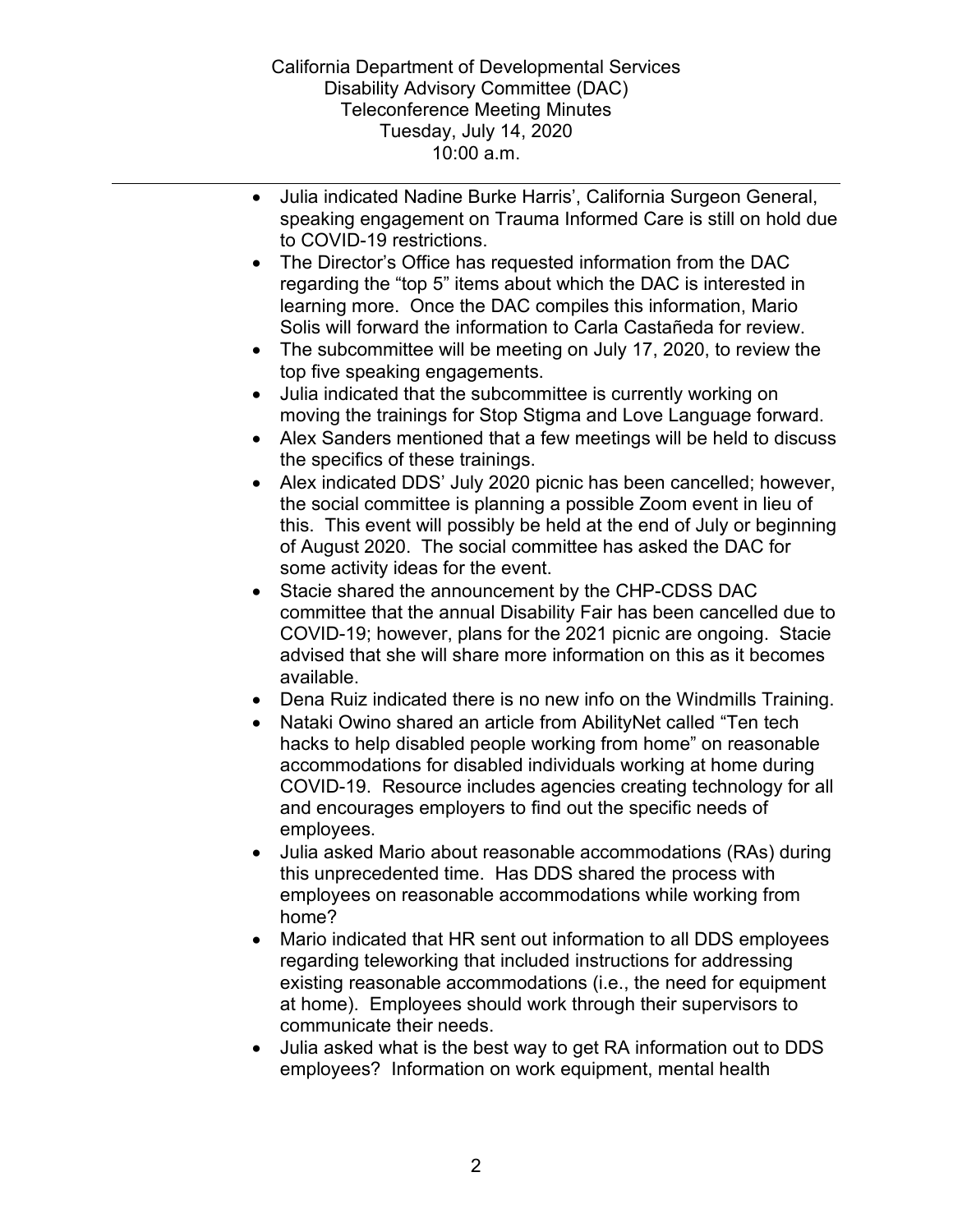California Department of Developmental Services Disability Advisory Committee (DAC) Teleconference Meeting Minutes Tuesday, July 14, 2020 10:00 a.m.

services and other disability related concerns would be helpful to employees right now.

- Mario indicated that DDS has information regarding the reasonable accommodation process on its intranet web site, including a copy of the reasonable accommodation request form. There is also a section in DDS' telework agreement for employees to identify resource needs while teleworking, including requesting an accommodation.
- Alex asked if OHRAS could provide a training on RA resources to DDS employees. Virtual trainings could be conducted.
- Mario indicated that OHRAS will explore alternatives for connecting with employees regarding the RA process.

# **DAC Recruitment and Renewals**

- Dena indicated that the membership applications are still awaiting approval from the Director's Office.
- Dena made a suggestion to ask Dianne Robbins about having the DAC membership vote applicants into becoming members as an alternative to waiting for the Director's Office for approval.
- Dena also made a suggestion on proposing a blanket sign off from the Director's Office, or have the Director's Office assign a designee to approve the applications on behalf of the Director.
- Alex discussed human resources (HR) recruitment efforts with Jacki Maciel in HR and further, Mario spoke with Courtney Filkill about this matter. How are the jobs announced?
- Jacki, shared HR's process for posting jobs on a basic version of Indeed. She also indicated that HR already receives a lot of job applications for common positions, such as Office Assistant, Staff Service Analyst, etc.) and warned of the potential for an increase in applications and workload.
- Jacki asked the DAC to provide information when certain jobs and what websites to use for job announcements.
- Julia stated that assisting HR and OHRAS may require the creation of a subcommittee. Julia encouraged the membership to consider joining this and other subcommittees.
- The LEAP process was also brought up during conversations that Alex had with Jacki and Department staff. Alex mentioned that she received input about concerns with the LEAP process and suggested that the DAC work collaboratively with OHRAS and HR to improve the process.